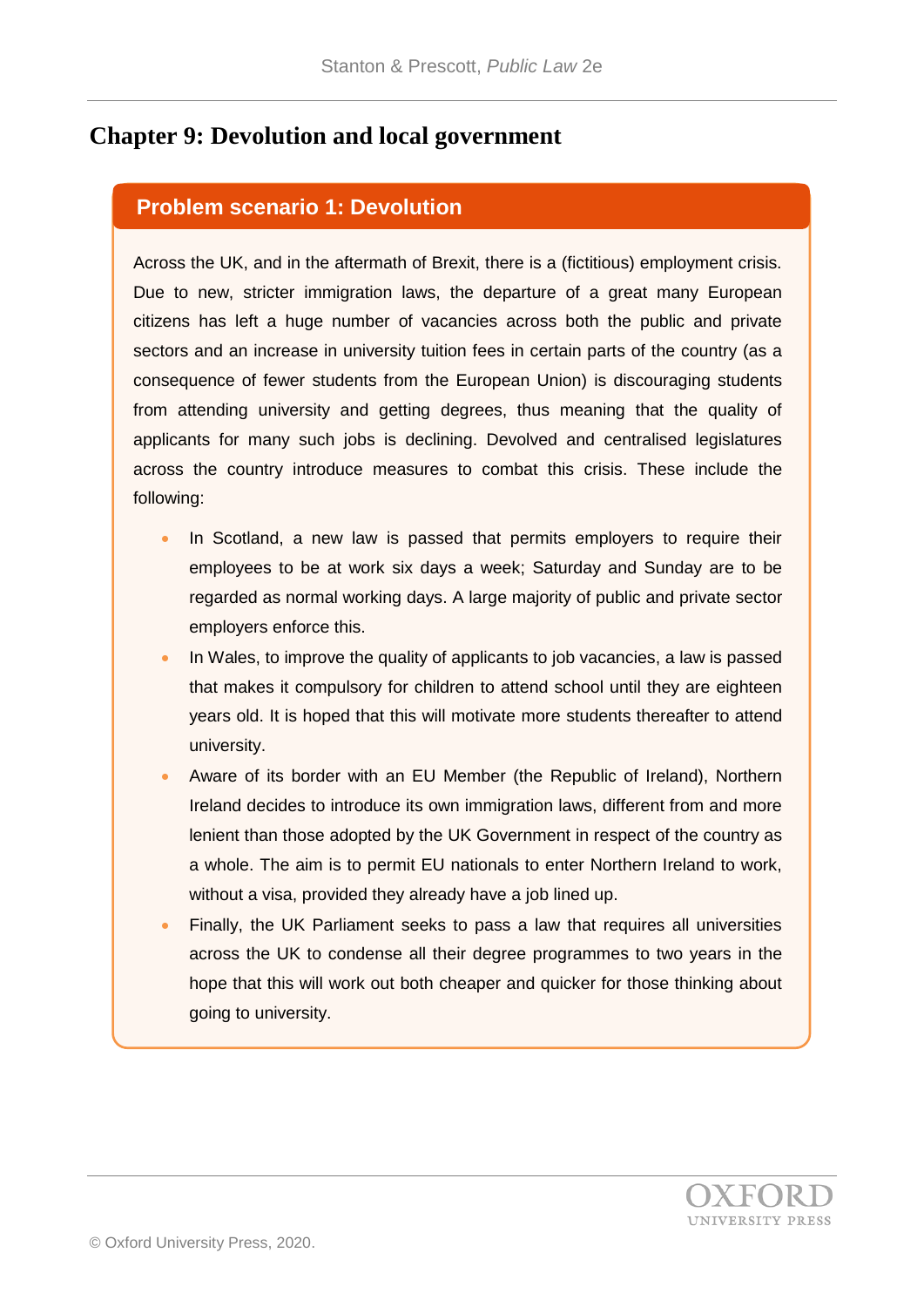Imagine that you have been presented with this problem scenario and asked to critically discuss the legality of the laws passed by the devolved legislatures and the UK Parliament.

With regard to the new law passed by the Scottish Parliament, the list of reserved matters given in Chapter 9 sets out some of the matters that are expressly labelled as reserved matters under the Scotland Act 1998, as amended by the 2012 and 2016 Acts. This list includes employment and industrial relations and, indeed, Schedule 5(H1) to the 1998 Act provides that '[e]mployment rights and duties and industrial relations' are reserved matters. This means, therefore, that the Scottish Parliament has no power to pass this law permitting employers to require employees to work six days a week, such power lying only with the Westminster legislature. On the basis, therefore, that this law has seemingly already been passed, under section 29(2)(b) of the Scotland Act 1998, which provides that an Act of the Scottish Parliament is not law if it is a reserved matter, the Act is invalid. Furthermore, as the Supreme Court judgment in AXA Insurance v Lord Advocate 1 exemplifies, it is possible for the courts to declare the Act as invalid under section 29.

The second issue presented by this Act of the Scottish Parliament in the problem scenario concerns the compatibility of the law permitting employers to require employees to work six days a week with the ECHR. Whilst the finding that this law relates to a reserved matter and is therefore invalid renders this point moot, it is worth considering nonetheless. Section 29(2)(d) of the Scotland Act 1998 provides that an Act of the Scottish Parliament is not law if it is outside the competence of the Scottish Parliament, an eventuality that can arise where the law is incompatible with the ECHR. Whilst we consider the ECHR and its application in the UK, in Chapters 15 and 16, it is worth identifying at this point the right set out in Article 8 of the ECHR. This provides that '[e]veryone has the right to respect for his private and family life, his home and his correspondence'. With this in mind, it could be argued that by requiring employees to treat Saturday and Sunday as normal working days, they are thereby deprived of valuable time with their families—and perhaps children—contrary to Article 8 of the ECHR. Even if the law were found to be within the realm of matters devolved to Scotland, therefore, incompatibility with the Convention rights could also potentially render it invalid.

In relation to the law passed in Wales, Education in Wales was listed, under the 2006 Act, as being an area in which the Assembly could make primary legislation. It is not listed as a reserved matter under the 2017 Act. Keeping in mind changes recently introduced, is the Welsh Assembly acting within its powers to pass a law increasing the age at which children leave school to eighteen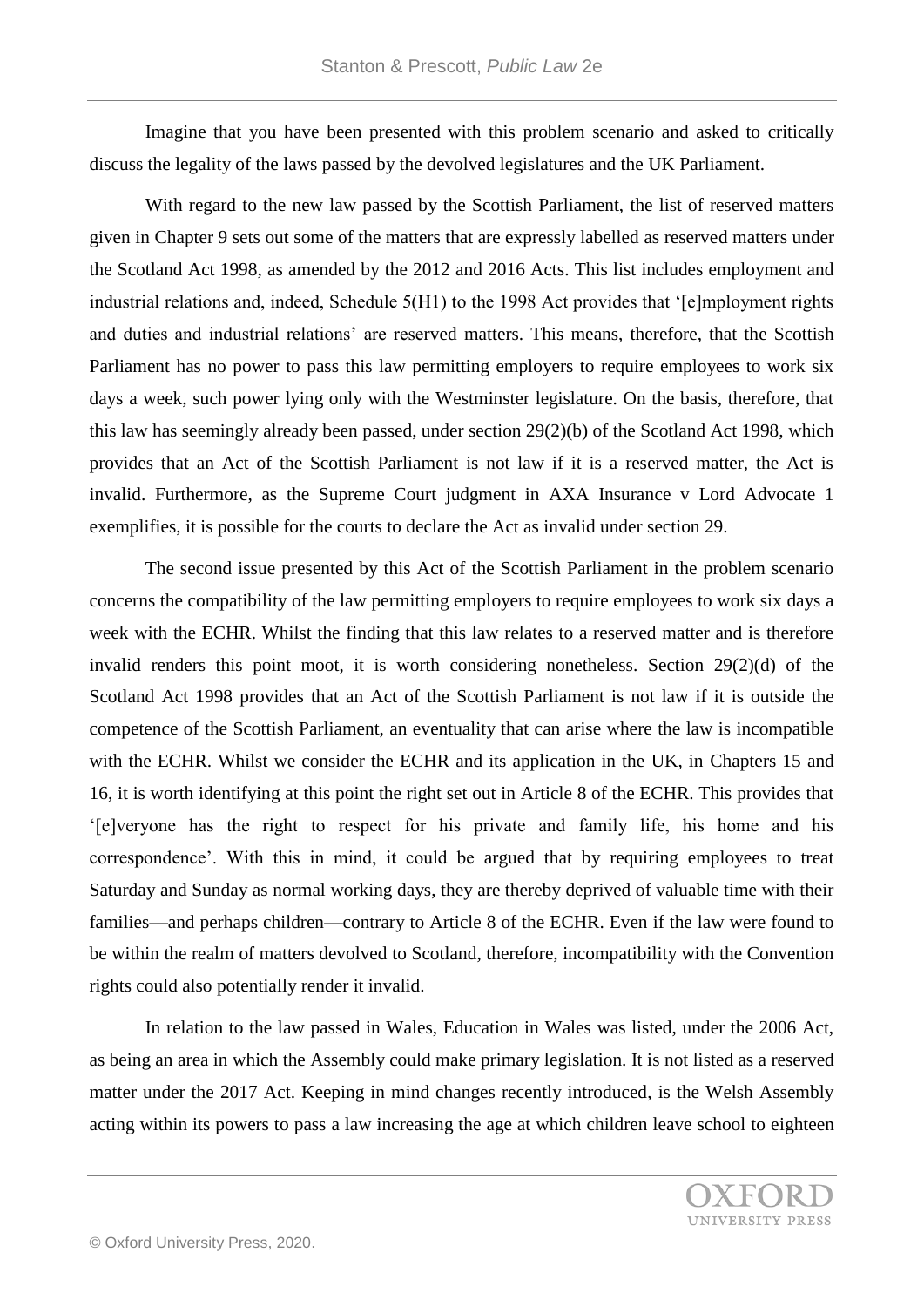years of age? On the basis that the reserved matters in the newly added Schedule 7A to the Government of Wales Act 2006 does not list education as a matter that is reserved for the exclusive competence of the Westminster Parliament, it can be concluded that it is a matter that falls within the competence of the Welsh Assembly. On this basis, this law can be regarded as valid.

Thirdly, with regard to the Act passed by the Northern Ireland Assembly, Schedule 2 to the Northern Ireland Act 1998 lists immigration as an excepted matter, meaning that it remains within the exclusive competence of the UK Parliament and government. Similar to section 29 of the Scotland Act 1998, section 6(2)(b) of the Northern Ireland Act makes clear that laws passed by the Northern Ireland Assembly dealing with an excepted matter are outside the legislative competence of the Assembly. This being the case, the law seeking to permit EU nationals entry to Northern Ireland, provided they have a job lined up, is outside the competence of the Belfast legislature and, therefore, invalid. Furthermore, and on the basis of the authority provided by the case of AXA Insurance v Lord Advocate, this law could be reviewed by the courts in line with the excepted powers set out in the 1998 Act and, on that basis, held to be beyond the legislative powers of the Assembly.

The final aspect of this scenario concerns the UK Parliament seeking to pass a law changing the length of degree programmes across the UK. The various legislative provisions, determining the powers of the devolved legislatures in Scotland, Wales, and Northern Ireland, make clear that education is a matter that is devolved, since it is not listed as an area reserved or excepted for the exclusive competence of Westminster. On this understanding, the law passed by the UK Parliament, changing the length of degree programmes across the whole of the UK, impacts upon a devolved matter.

Unlike devolved legislation that affects a reserved matter, Acts of the UK Parliament cannot be subjected to scrutiny by the courts since Parliament is sovereign and, as Dicey made clear, no court can question the validity of any parliamentary enactment.2 The actions of the UK Parliament, however, do engage the Sewel Convention. As Chapter 9 explains, this makes clear—as a matter of convention—that the UK Parliament will not normally legislate on devolved matters, without the consent of the relevant devolved institution(s). This makes sure that the authority of the legislatures in Edinburgh, Cardiff, and Belfast is protected, but as a merely political convention, it also determines that the sovereignty of Parliament is legally unaffected by the arrangements.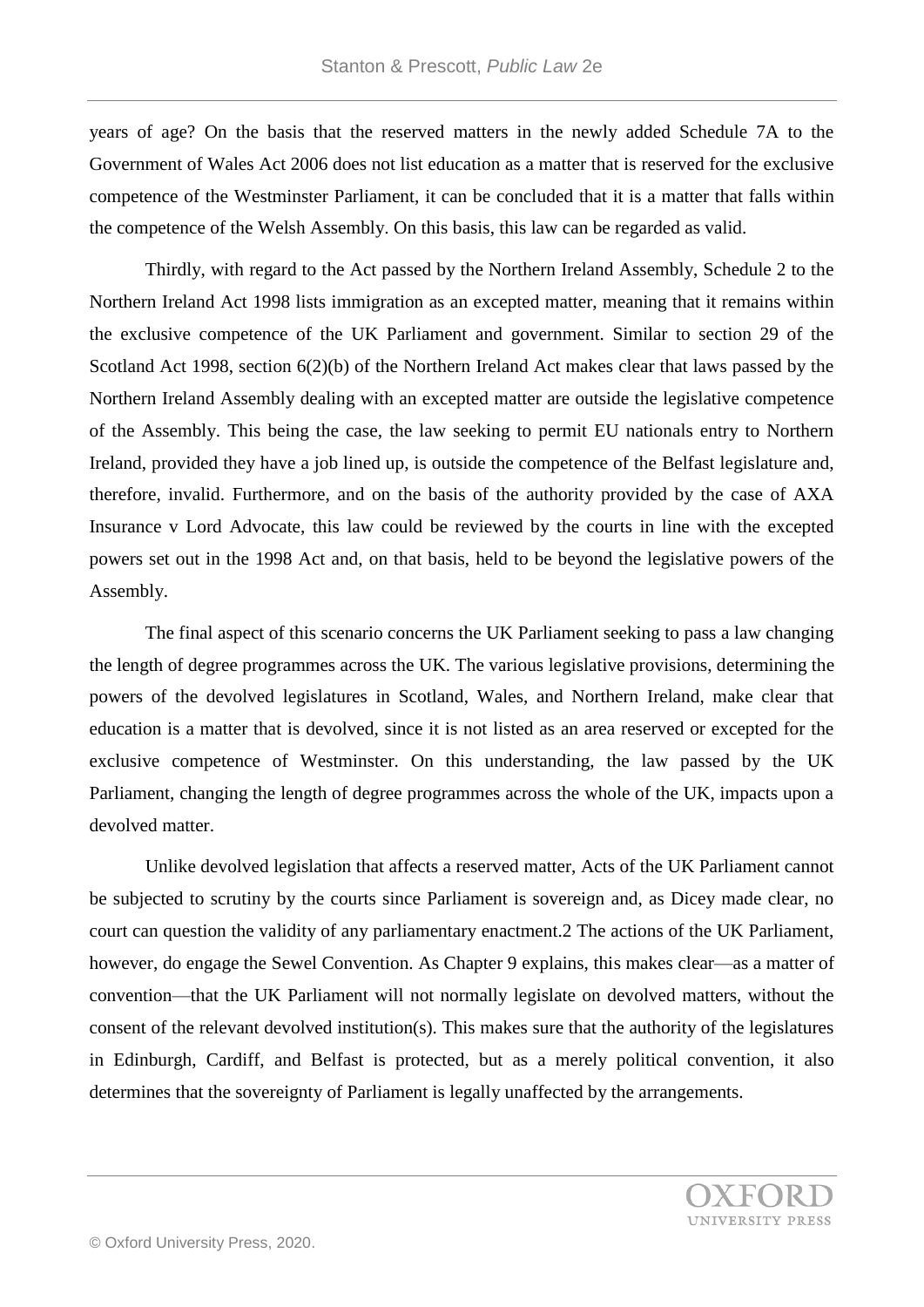The consequence of all this, however, is that there are no legal ramifications in the event of Parliament passing a law such as that described in the problem scenario, despite its focus on devolved matters. Any consequences would be purely political, for example, potentially adding momentum to calls for independence from the United Kingdom or reducing support for the government in power.

## **Problem scenario 2: Local government**

Parliament enacts the Local Housing Act 2022. This gives effect to key parts of the government's plans for solving a housing shortage by requiring local councils to subsidize private tenancies, thereby making it more affordable for poorer families and individuals to rent somewhere to live. Central government awards grants to councils, as it sees fit, for the specific purpose of subsidizing the tenancies. In the (fictional) town of Strochester, however, the council has recently been newly elected and one of the main parts of the winning party's manifesto was a pledge to ensure the building of 500 new homes in the town. Strochester Borough Council, in view of its election promises, decides to use the money granted by central government to embark on a five-year programme of home-building. The Secretary of State, learning of Strochester's refusal to use the money for the specific purpose for which it was intended, decides to cancel their grant with immediate effect.

Imagine that you have been presented with this scenario and asked to discuss the local governmental issues arising. The first thing to consider is the actions of the council in using the money from central government to fund the building of new homes, rather than the subsidisation of private tenancies, as stipulated in the 2022 Act. This is *ultra vires*. This scenario is reminiscent of the case of *Attorney-General v Fulham Corporation*. 1 It is recalled that, here, the local council used a power intended for the establishment of wash-houses, to create a launderette wherein council employees would wash customers' clothes. The court found that this was *ultra vires* the statutory power. Similarly, therefore, since Strochester Council are seeking to use a grant of money, intended

<sup>&</sup>lt;sup>1</sup> [1921] 1 Ch 440. Also see fuller discussion of this case in 11.2.